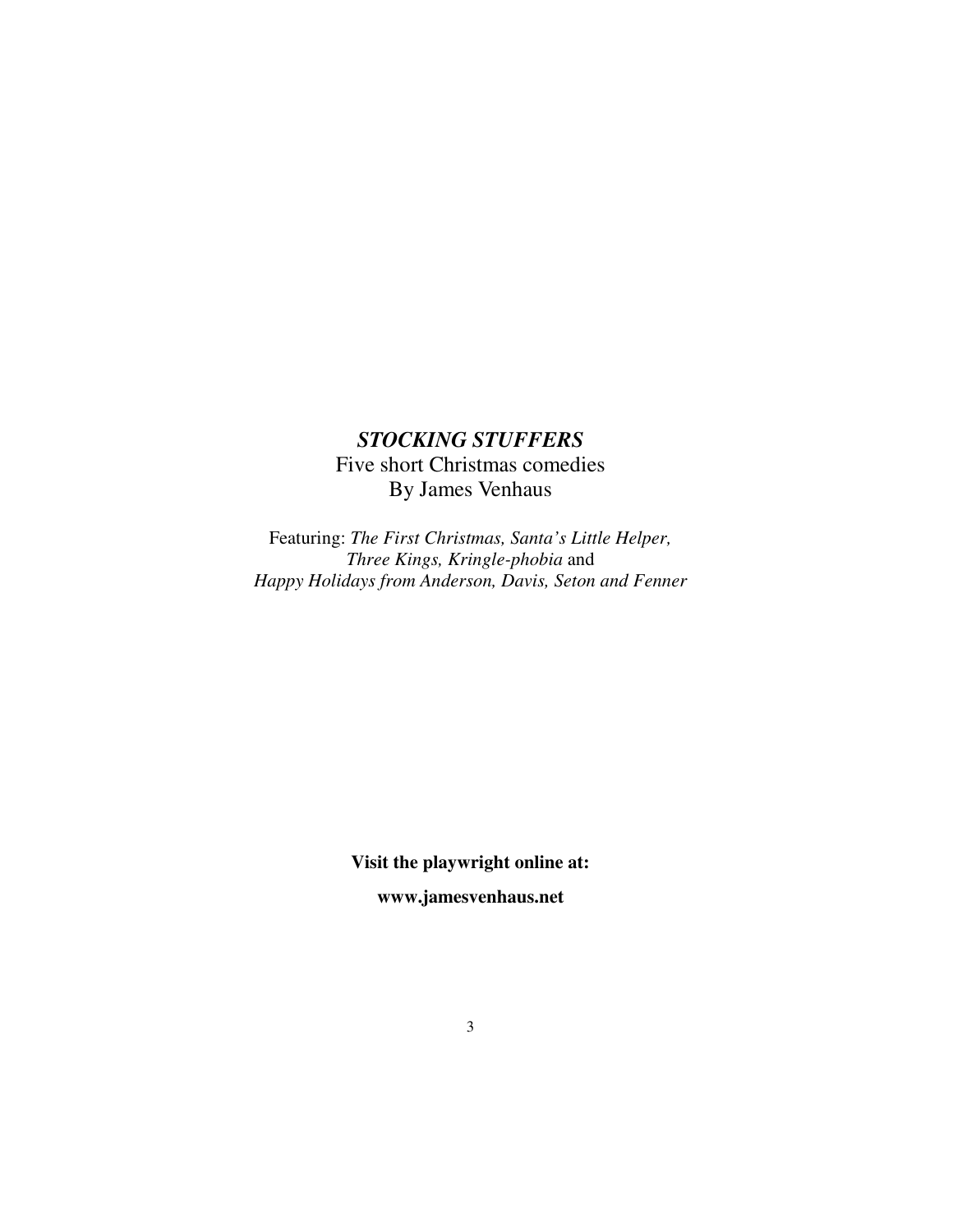*For Laura*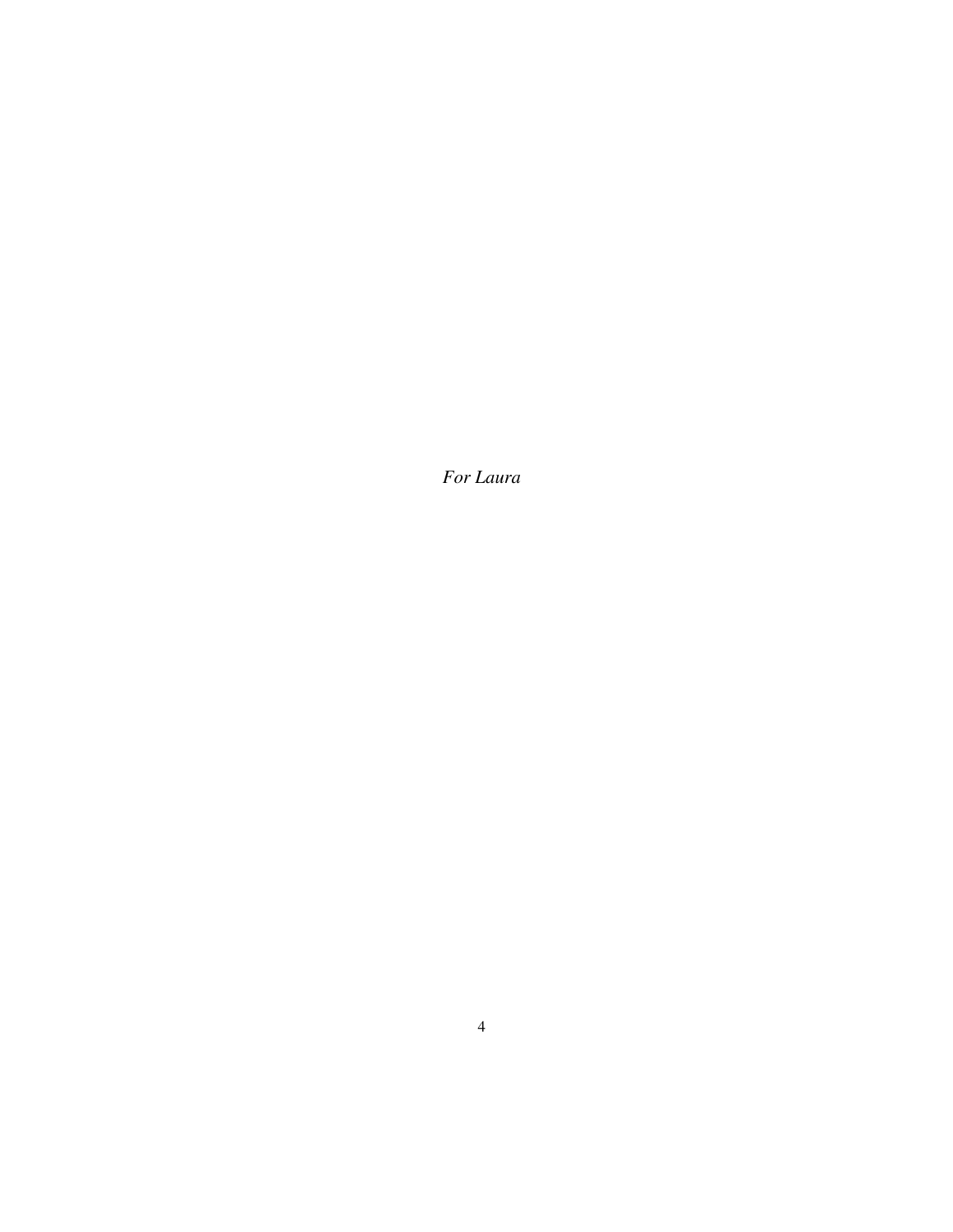## *The First Christmas*

### **Characters**

DAVID: About 30 - 35. Down-to-earth and funny. SARAH: About the same age but much neater and more refined.

#### **Notes**

The play takes place in the living rooms of a recently divorced couple. The only scenery is an undecorated Christmas tree placed in the center of the stage. The stage right side of the stage (and the right side of the Christmas tree) are located in David's living room. The stage left side of the stage (and the left side of the tree) takes place in Sara's living room. It is as if an imaginary line divides the stage in half right down the middle of the tree. (Like a TV split screen effect.) As David and Sarah begin decorating the tree, each decorates "their half" only. But they act as if they are decorating the entire tree. Only the audience sees the spilt, to the characters, the tree is whole.

#### **Time**

A few days before Christmas

#### **Acknowledgements**

*The First Christmas* was first presented by the State University of New York at Brockport as part of their "Festival of Ten" on February 23, 2001. The production was directed by Susan Hopkins.

The cast in order of appearance was:

| <b>DAVID</b> | Adam Petzold   |
|--------------|----------------|
| SARAH        | Joanna Schmitt |

*The First Christmas* was subsequently presented by Ground Zero Theater Company (Kimberlyn Crowe, Artistic Director) in Dallas, Texas on December 6, 2001. The play was directed by Cynthia Hestand.

| <b>DAVID</b> | Anthony L. Ramirez |
|--------------|--------------------|
| SARAH        | Denise Jackson     |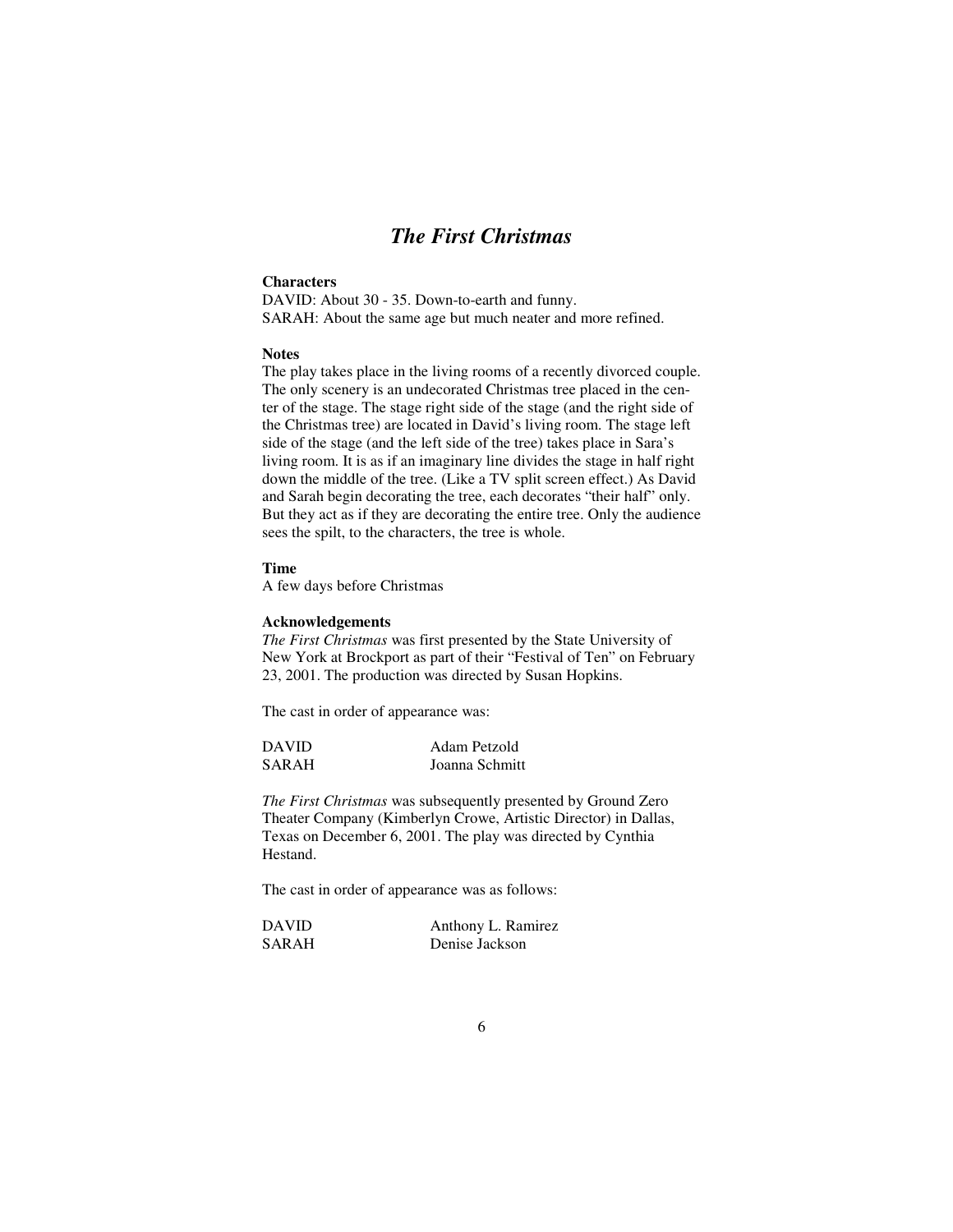### *The First Christmas*

*(At rise David enters with a decaying cardboard box held together by duct tape full of Christmas ornaments. He puts them down and begins talking to Roger whom the audience does not see.)* 

DAVID: Thanks for coming over Roger, but you really don't have to stay. Oh, I mean, it's good to see you, but I'm O.K., really. In fact, I'm looking forward to it. This will be the first Christmas that I get to do things my way. There is a certain freedom in being single that I had forgotten all about. For example, no more traveling back and forth between her family and my family, no more of her mother's cooking, in fact, no more of her mother, period. And, for the first time in my adult life, I get to decorate the Christmas tree my way. She was so anal about the tree. Every couple of years we had to buy all new ornaments, and she had them in this, this, plastic organizer thing, with ornaments in one section, hooks in another. And get this, she put them away in reverse order, so that the *next* year, the first ornament out of the box was the first one on the tree. It was like Christmas with Martha fucking Stewart, except worse.

*(At the mention of the "plastic organizer thing" Sarah enters with a Rubbermaid organizer (green bottom, red top) filled with Christmas ornaments, and sets them down. She also talks to someone who the audience does not see.)* 

SARAH: Thanks for coming over. I could use the company. Everybody warned me that the "firsts" would be the hardest. The first night alone, the first anniversary, first Christmas. But, I'm enjoying the "firsts" more than I thought. Like, the first night alone I got to sleep in the middle of the bed, with my arms and legs in every corner and snored as loud as I wanted to. I finally get to order pizza with pineapples on it. We got married so young that I never got to enjoy being by myself. I can see why people stay single so long. The house is finally neat and clean. One of the things that bothered me about him was that he was a total slob. He never hung up his clothes; he just threw the dishes in the sink. I was constantly either picking up after him, or nagging him to pick up after himself. I felt like his mother. He just didn't have any respect for things. You know, we had to buy new things all the time because he didn't take care of the things we had. And this time of year was the worst. He had these ratty old ornaments that were falling apart, and he didn't take care of them and he didn't care how they went on the tree. He had them in this moldy cardboard box and after New Years he just tossed them back in the box, hooks and all. It was a mess.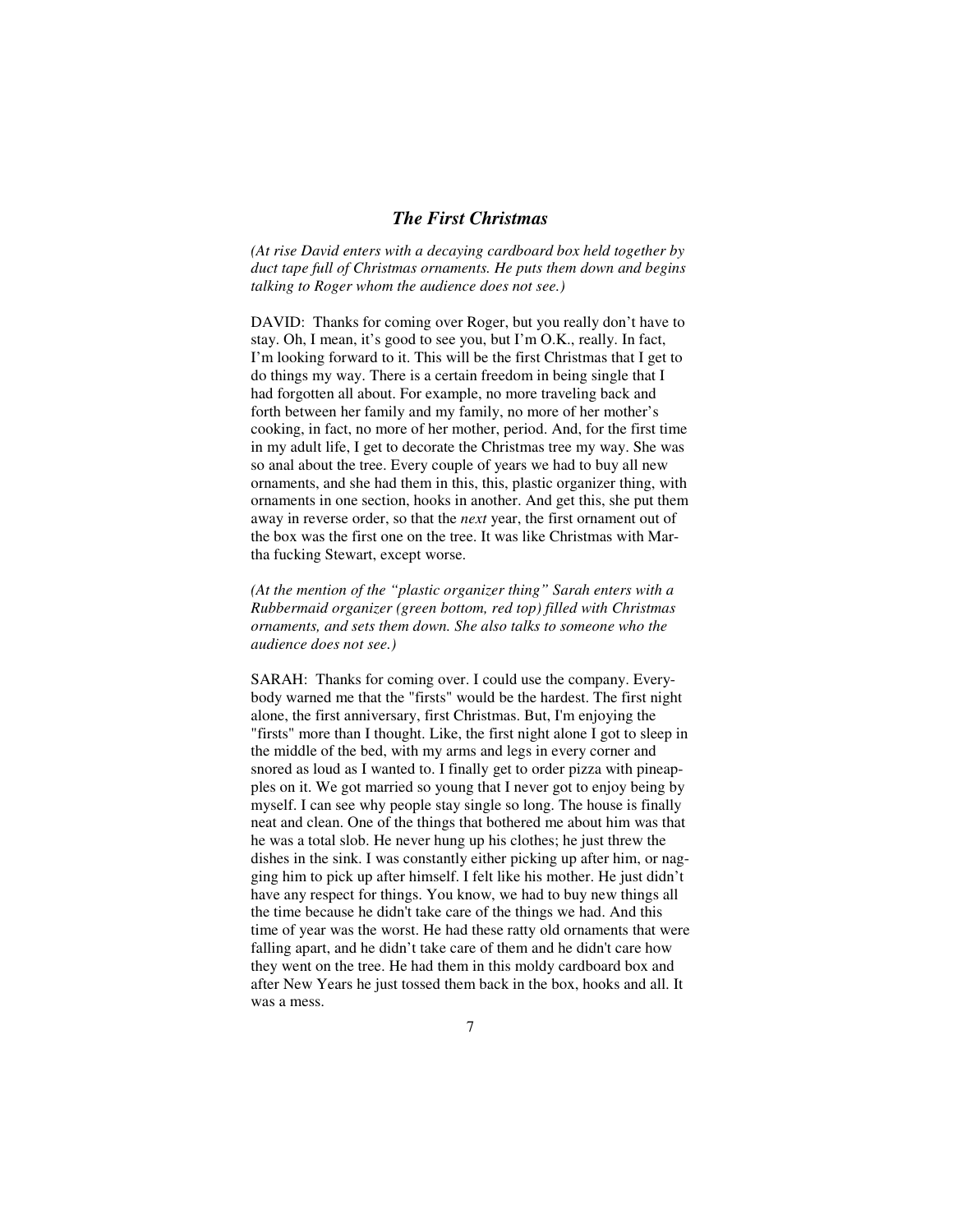*(David pulls out an ornament that is attached by its hook to at least a dozen more ornaments. He untangles them while Sarah speaks.)* 

SARAH: Decorating the tree took forever, because nothing was where it should be, and we spent half the time untangling the ornaments and fixing the lights.

*(David puts his hand in his box and stabs himself on an exposed ornament hook.)* 

SARAH: Something that should take an hour at most was dragged out half the night.

DAVID: She rushed the whole process. Decorating the tree was supposed to be a nice time for the family to spend together. It was something I looked forward to doing with her each year. I wanted to create a tradition in our family so that when we had kids, we would have these traditions that were ours. I wanted to relax and enjoy it, but she was so uptight.

SARAH: I mean if we had kids it would be different, but -

*(Pause.)* 

SARAH: I'm enjoying not having to compromise about every little thing. I get to decorate the tree the way it should be done, and for the first time in a long time, I can be proud of it. When people come over, this is a tree that will start conversations.

DAVID: It was like a contest with her. She was keeping up with the Christmas Joneses. I don't think she ever caught on that nobody cared.

SARAH: I don't think he ever caught on that people notice things like this.

SARAH & DAVID (together): S/He had no appreciation for what was important to me.

SARAH: And he drank. Not so much that you would call him an alcoholic, but at Christmas time… Let's just say that I always had to be the designated driver.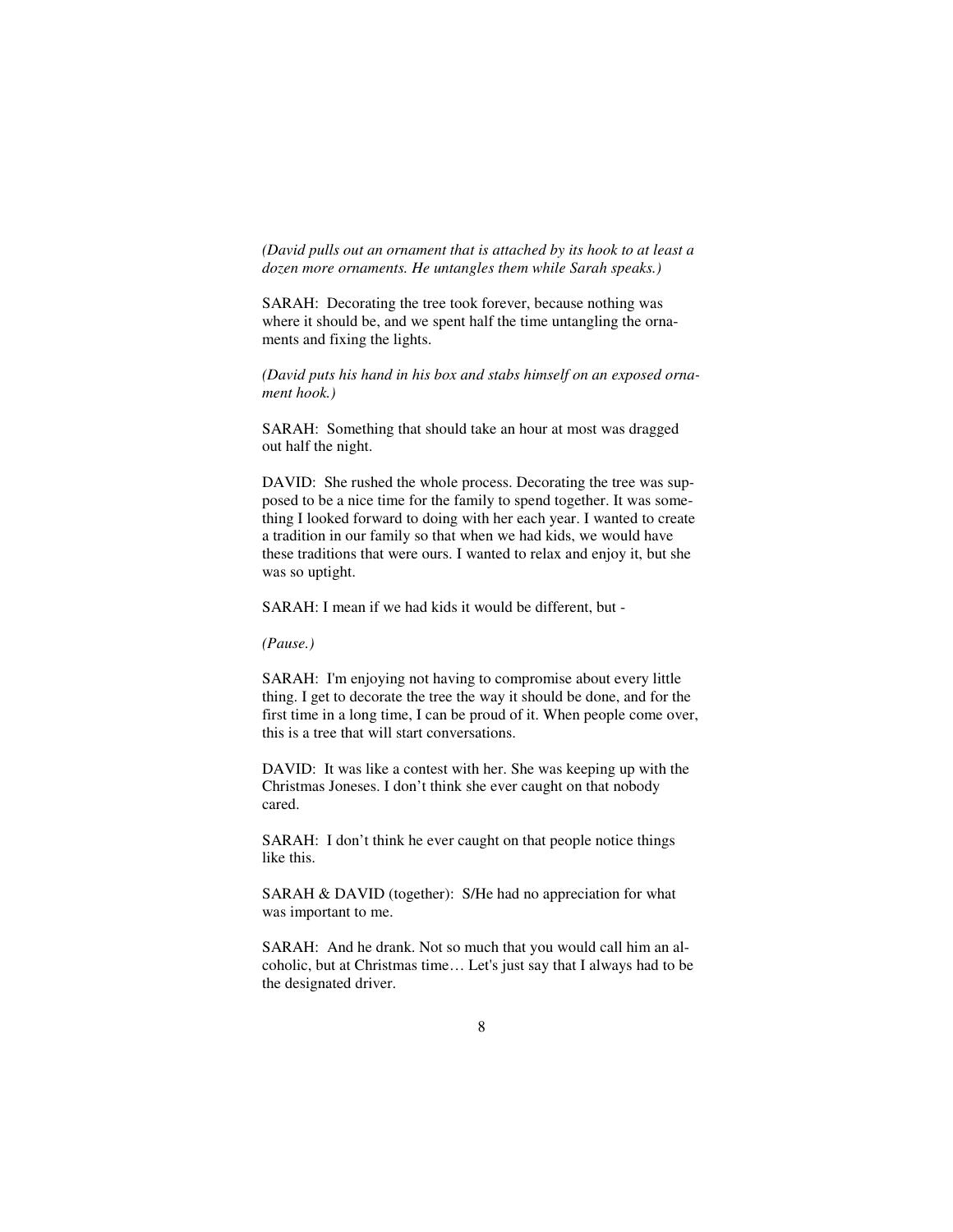## *Santa's Little Helper*

### **Characters**

TIM: A man in his mid to late 30's MAGGIE: Office secretary. MICHAEL: A guy who works in an office RANDOM OFFICE GUY/GAL: Ditto.

### **Setting**

An office supply storeroom in a big office building on the night of the annual office Christmas party.

### **Acknowledgements**

*Santa's Little Helper* was first presented by Loyola University, New Orleans on November, 23rd, 2003. The play was directed by Coby Nathanson.

The cast in order of appearance was as follows:

| <b>MICHAEL</b>    | Frederick Hansen  |
|-------------------|-------------------|
| <b>MAGGIE</b>     | Christina Chyala  |
| <b>TIM</b>        | Quinn Dennehy     |
| <b>OFFICE GAL</b> | Jaqueline Steager |

*Santa's Little Helper* was subsequently presented by Ground Zero Theater Company (Kimberlyn Crowe, Artistic Director) in Dallas, Texas on December 4th, 2003. The play was directed by Wm. Paul Williams.

| MICHAEL    | <b>Ben Casey</b>    |
|------------|---------------------|
| MAGGIE     | Andra Laine         |
| TIM        | Sean Perez          |
| OFFICE GUY | Brian Witkowicz     |
| OFFICE GAL | Valerie Hauss-Smith |
|            |                     |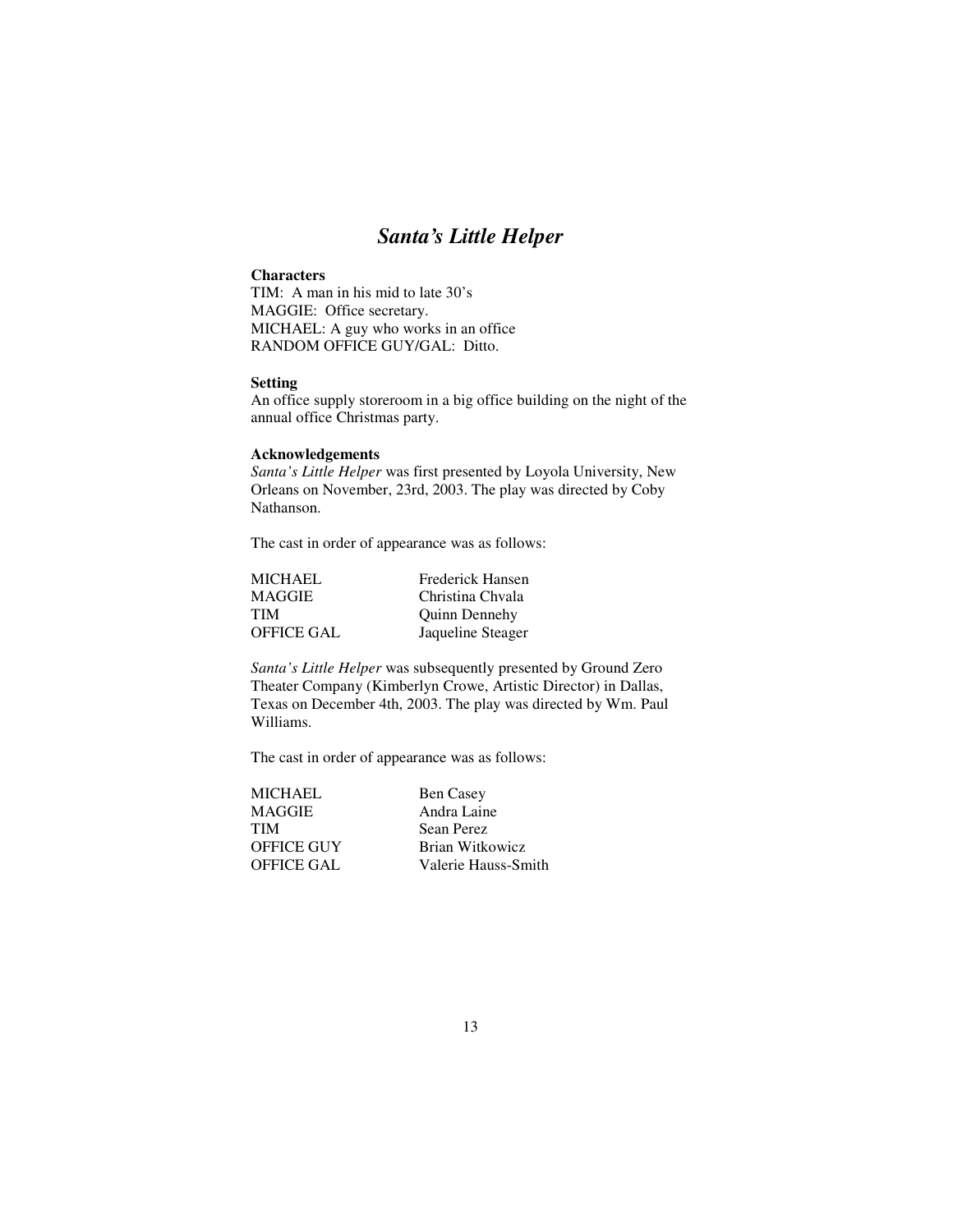### *Santa's Little Helper*

*(SETTING: The office supply storeroom in a large office building during the annual office Christmas party. Stacks of cardboard boxes line the room. MAGGIE is wearing a "Santa's helper" outfit with a read Santa hat, red tunic with a short red skirt trimmed in white fur. She is checking her look in a pocket mirror as MICHEAL is putting his sports jacket back on and straightening his tie. They do this without making eye-contact with each other. Finally MICHAEL speaks.)* 

MICHAEL: Thanks.

MAGGIE: For what?

MICHAEL: Well. You know. For everything. You were great.

MAGGIE: Oh stop it. You'll make me blush.

MICHAEL: No I mean it. I've never been with a woman who . . .

MAGGIE: Honey, do me a favor on your way out.

MICHAEL: What?

MAGGIE: Send in the next one.

*(Dejected, MICHAEL leaves. As he opens the door TIM enters. He is wearing a sports jacket, tie, paper party hat and is holding two glasses of champagne. He is just tipsy enough to do something stupid. As he bursts through the door, you can hear the office party noises in the other room.)* 

TIM: There you are. I've been looking all over for you.

MAGGIE: Well, here I am.

*(He stumbles over to her, and almost knocks her over as he tries to kiss her.)* 

MAGGIE: Oh! Hey. Wait a minute. Whoa there big fella. *(Flirtatiously)* You're moving kinda fast aren't you?

TIM: Well, I'm a fast movin' kinda guy.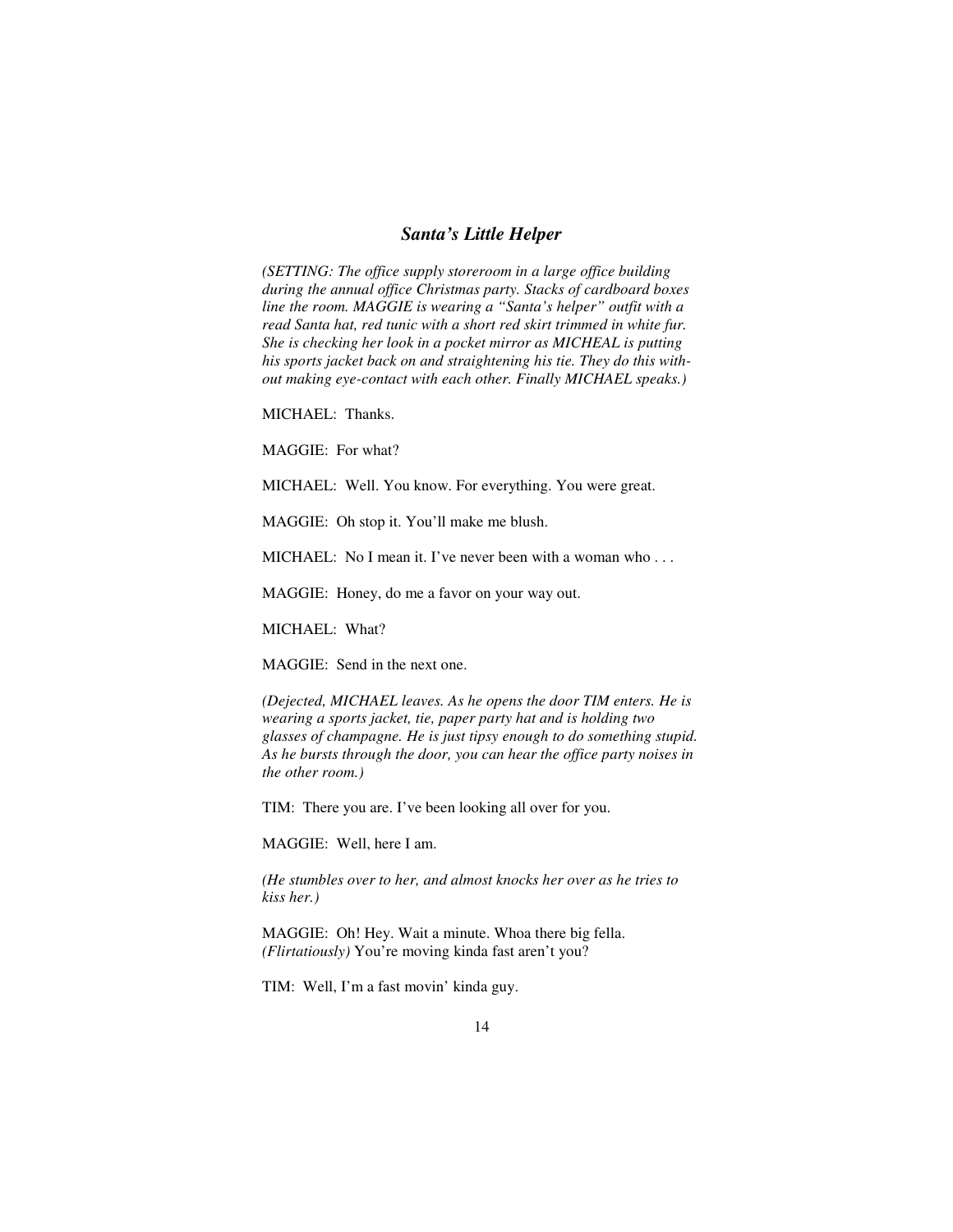MAGGIE: Well now, do mama a big favor, and take it nice and slow.

TIM: Nice and slow, huh? I can do nice and slow. *(Slowly moves in for another kiss.)*

MAGGIE: *(Playfully.)* No, no, no. No sugar for you just yet. Not until . . . Not until we talk a little bit.

TIM: Dirty talk, huh? You're a nasty little girl.

*(He swoops in for another kiss. She ducks underneath him and sits on top of one of the cardboard boxes.)* 

MAGGIE: Why don't you come over here and tell Santa's little helper what you want for Christmas?

TIM: I want you.

MAGGIE: Little 'ol me? That's all?

TIM: It's all I can think about.

MAGGIE: Surely you want something else besides me.

TIM: Nope. Not right now.

MAGGIE: What about later?

TIM: Later?

MAGGIE: Tell me what you want. What do you really want in life.

TIM: *(He drops his head as he realizes he is getting nowhere.)* Are we really going to have this conversation? I thought that maybe you and I could . . .

MAGGIE: Not until you tell me what you want for Christmas.

TIM: Um . . . World peace, good will toward men, all that crap. Now come here.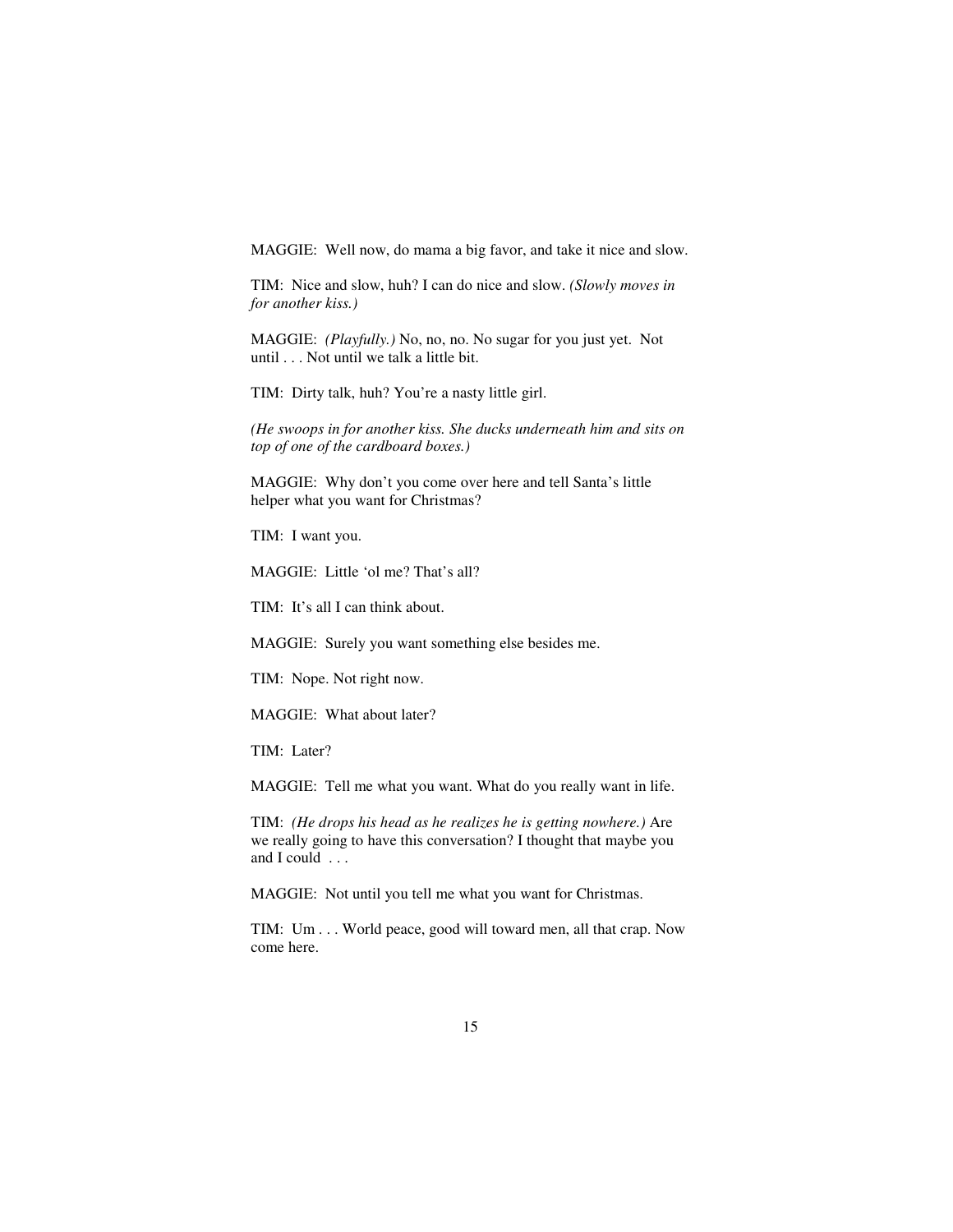# *Three Kings*

### **Characters**

ROB: a nice man in his mid 30's married to Susan SUSAN: a nice woman in her late 20's married to Rob DANA: a nice woman, with a great sense of humor. Married to Hank. Late 30's HANK: a bit of a jerk, with a competitive streak, married to Dana. Late 30's

### **Setting**

The dining room of a suburban home. A Christmas tree can be seen in the adjoining living room. The dining room table has been cleared and set up for poker.

#### **Time**

Ten minutes before midnight on Christmas Eve

#### **Acknowledgements**

*Three Kings* was first presented by the Bootstraps Comedy Theatre, Dallas, Texas as part of the "A Very F.I.T. Christmas" festival on December 1, 2005. The play was directed by Matt Lyle.

| <b>ROB</b>   | Brian Witkowicz  |
|--------------|------------------|
| <b>SUSAN</b> | Jennifer Youle   |
| <b>DANA</b>  | Kim Lyle         |
| <b>HANK</b>  | Johnny Sequenzia |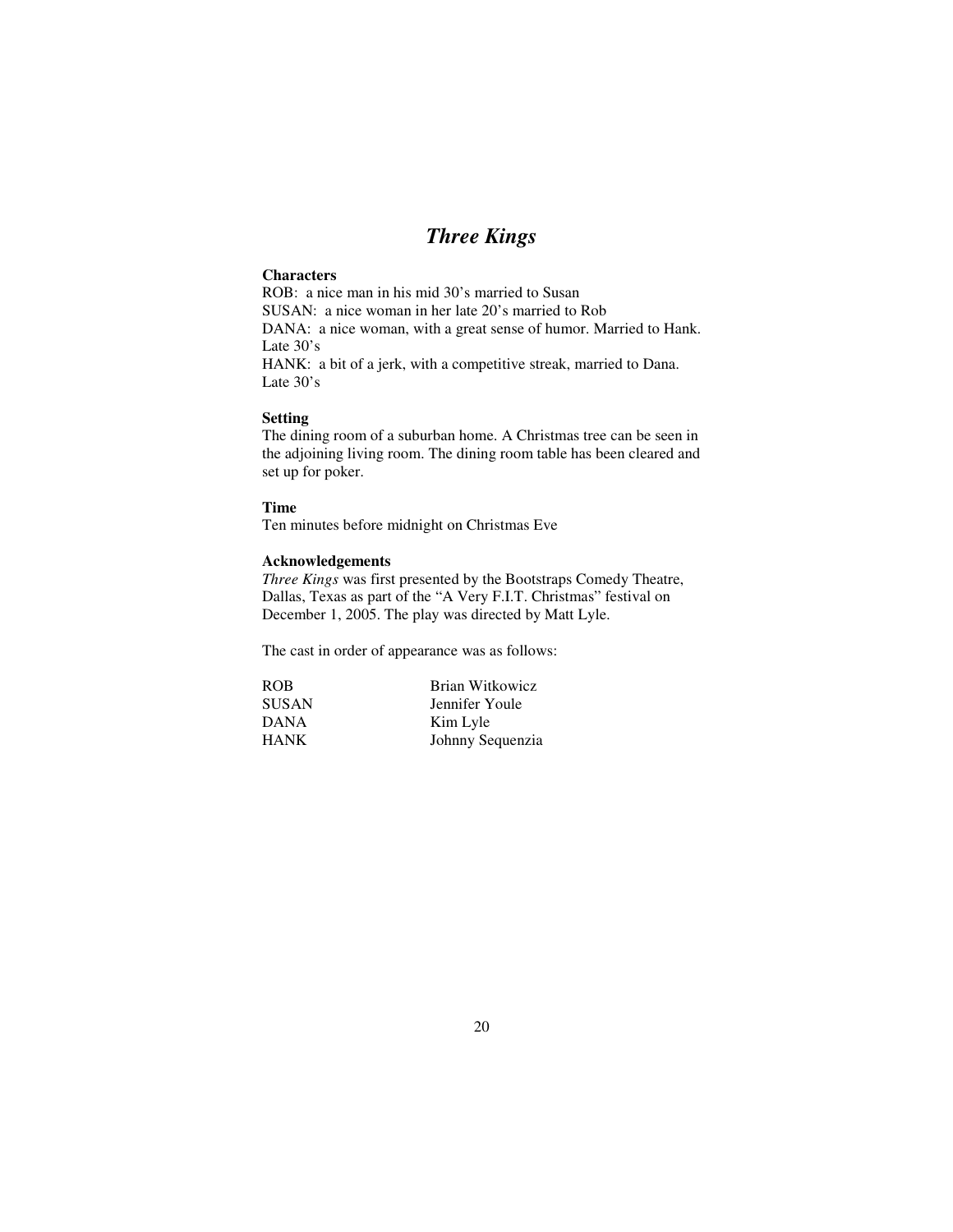### *Three Kings*

*(Lights up on the dining room of a suburban home. A Christmas tree can be seen in the adjoining living room. The dining room table has been cleared and set up for poker. ROB, DANA & HANK are sitting at the table. ROB is dealing the next hand. SUSAN is in the kitchen, off-stage.)* 

ROB: Honey, come on. We're ready.

SUSAN: I'm getting another drink. Does anyone else want anything?

DANA: I'm good. Thanks.

HANK: I'll take another beer, *(DANA shoots him a dirty look.)* since you're up.

SUSAN: No problem. *(Entering from kitchen.)* OK. What's the game this time?

ROB: Five card draw.

SUSAN: OK. This is the one where I get to throw away some of my cards and get new ones, right?

ROB: Right.

HANK: *(Slightly frustrated.)* How is that she doesn't know the rules to any of the games, but she has the largest stack of chips?

DANA: Maybe she knows more than she lets on.

SUSAN: That's right. This could all be an act. I might be an internationally known poker genius sent here to steal all of your nickels.

ROB: Somebody didn't ante.

DANA: That's me. Sorry. *(She throws in a chip.)*

ROB: To ya honey.

SUSAN: Umm . . OK. Let me see.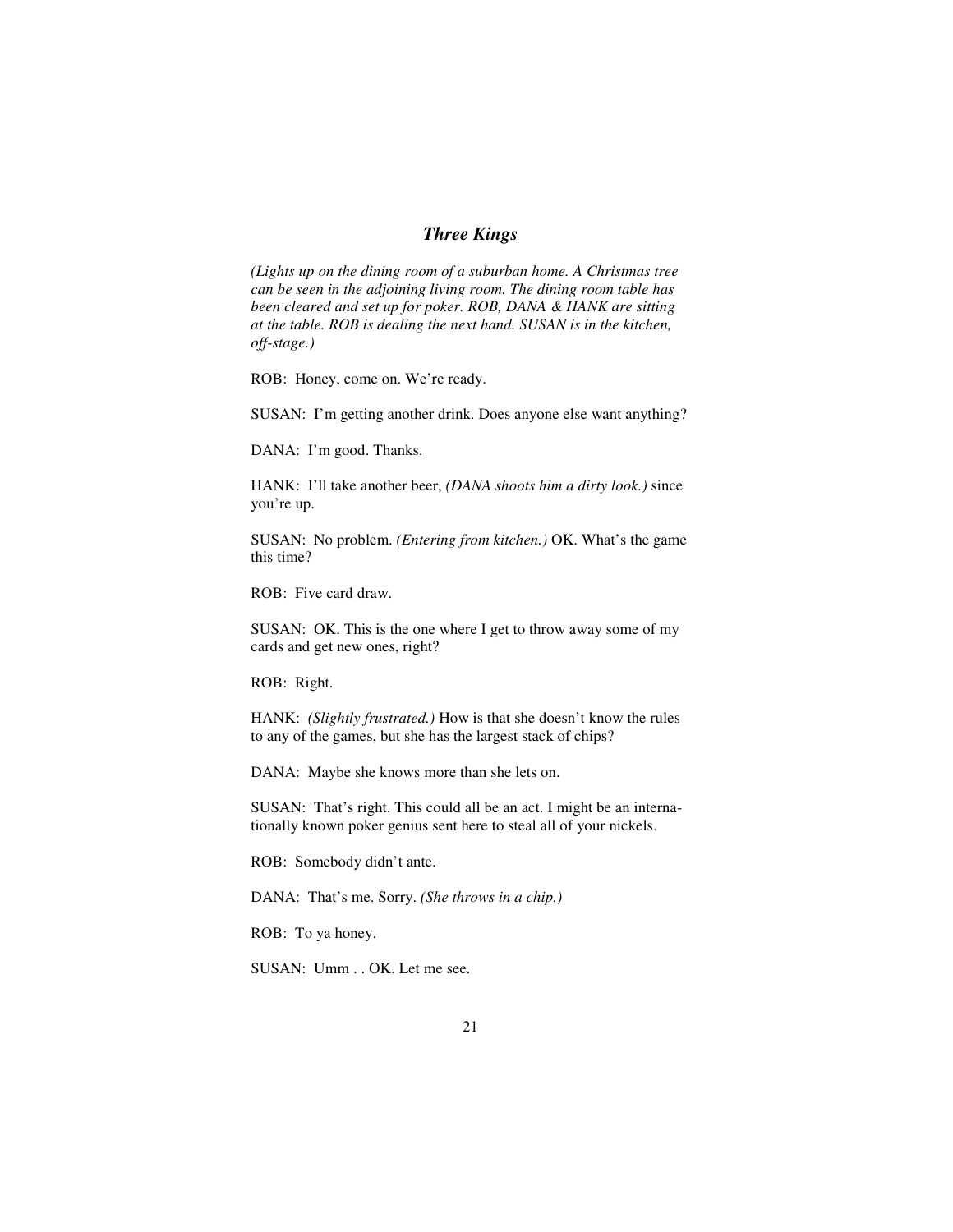HANK: She checks.

DANA: Cool your engines. Hank.

SUSAN: Ten cents. *(She throws in a blue chip.)* 

DANA: I'll call. *(She throws in a blue chip.)* 

HANK: See your ten and bump a quarter.

DANA: Whoa there Mr. Nickel-King, are sure you can afford it?

HANK: You'll see.

ROB: Call. Twenty-five cents to you.

SUSAN: Oh, I call then. *(She throws in a red chip.)*

DANA: I'm in, too.

ROB: How many cards?

SUSAN: One for me.

DANA: I'll take three.

ROB: Hank, how many cards?

HANK: I'll take two.

ROB: OK, and the dealer takes three. OK hon, what's your bet?

SUSAN: Can I bet a dollar?

ROB: No. There is a twenty-five cent betting limit.

SUSAN: Oh, that's right. OK, then a quarter.

DANA: I'm out.

HANK: See a quarter, bump a quarter.

ROB: I'm out.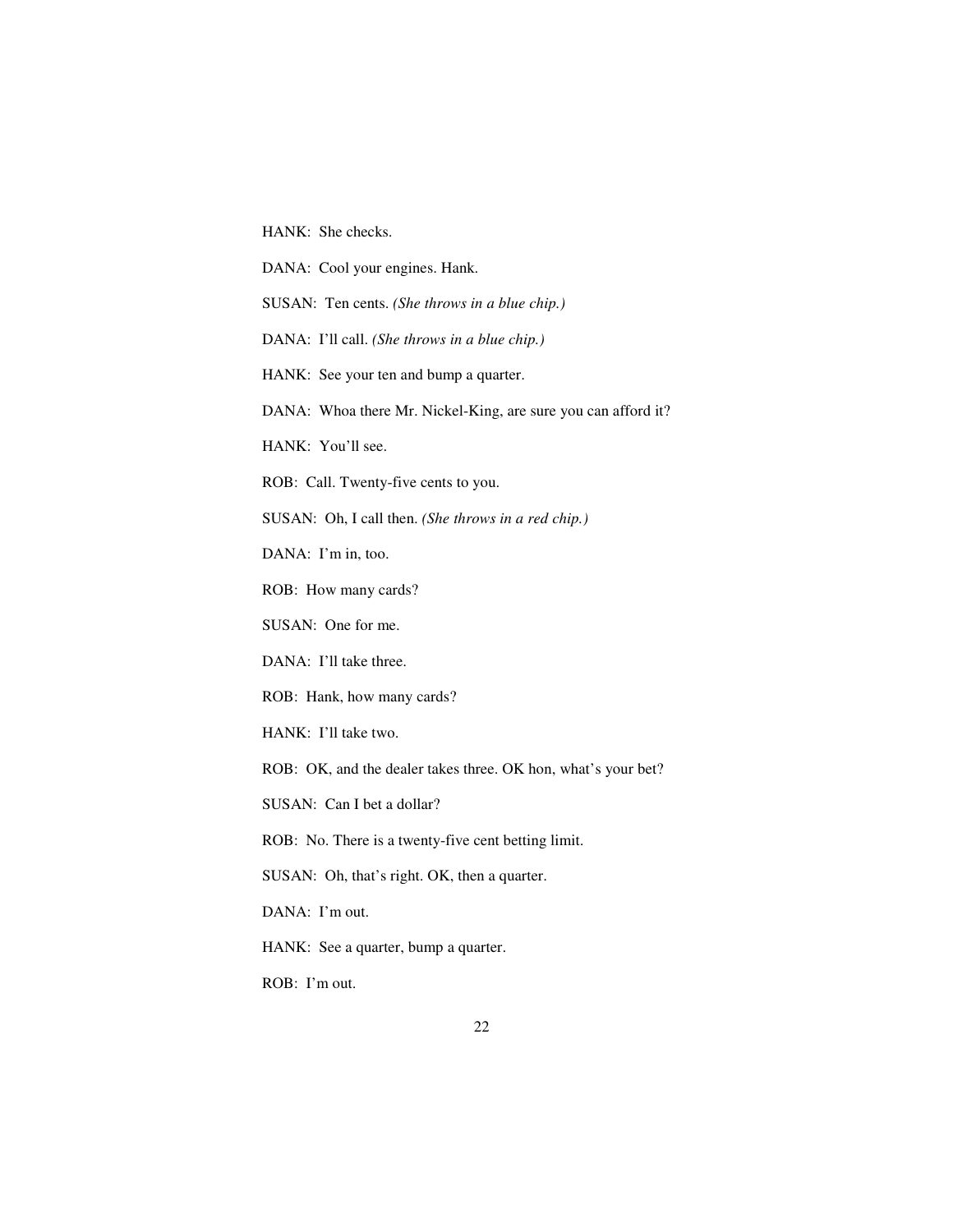## *Kringle-phobia*

### **Characters**

GENE: A man in his mid to late 30's LORRAINE: His wife. About the same age. TIMMY (or TINA): Their son (or daughter). About age 8 or 9 3 SANTAS: Any age or gender. Dressed in traditional Santa suits.

### **Setting**

The family living room.

**Time**  Early December.

### **Acknowledgements**

*Kringle-phobia* was first presented by the n.u.f.a.n ensemble, Chicago Illinois as part of the "7 Plays in 7 Days" festival on December 8, 2008. The play was directed by Juan Castaneda.

| <b>GENE</b>        | Eric S. Prahl       |
|--------------------|---------------------|
| <b>LORRAINE</b>    | Kinga Schirott      |
| <b>TIMMY</b>       | <b>Tom Sutton</b>   |
| SANTA <sub>1</sub> | Zach Johnson-Dunlop |
| SANTA <sub>2</sub> | Adam Melberth       |
| SANTA <sub>3</sub> | Tony Adams          |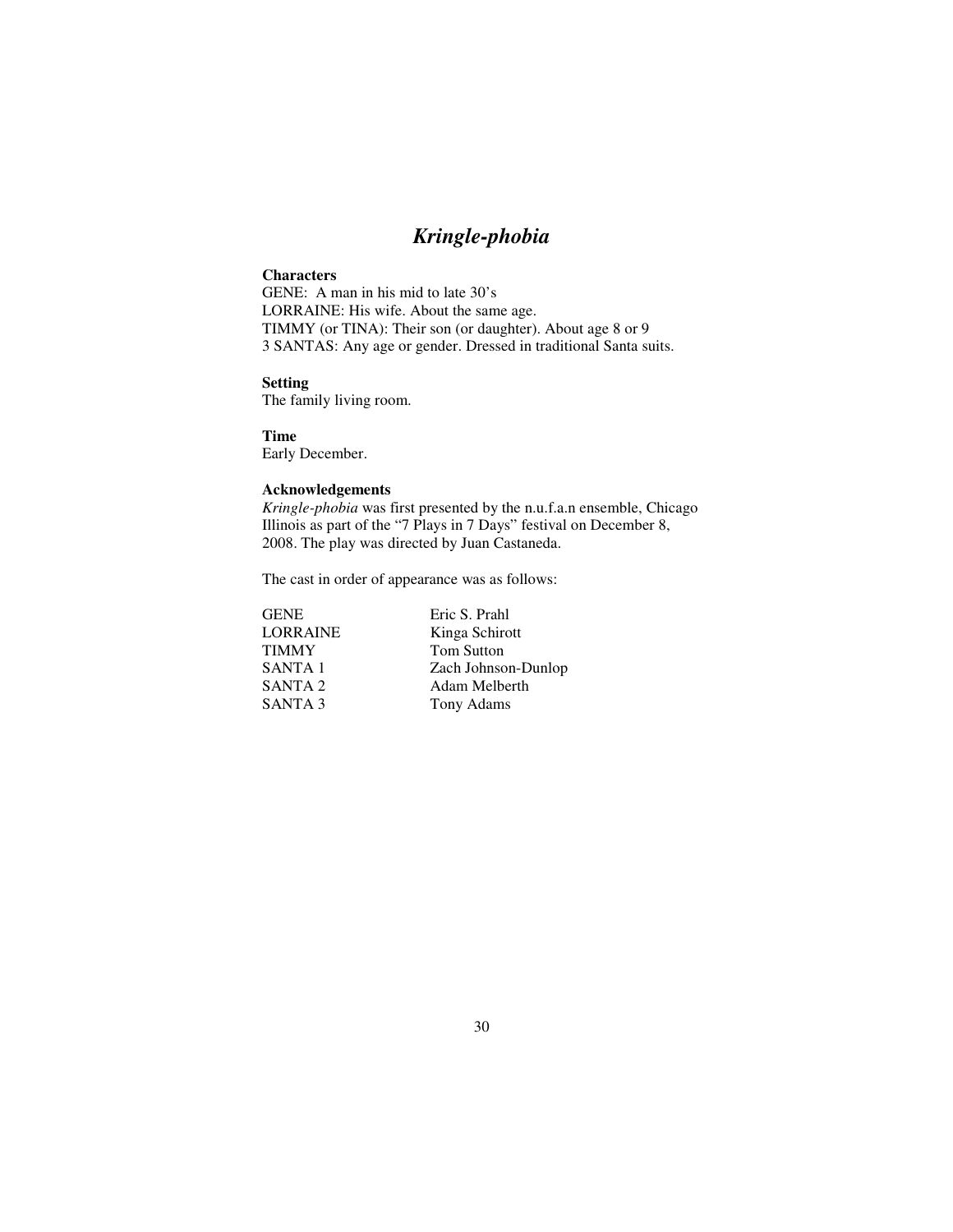### *Kringle-phobia*

*(As the lights come up on GENE and LORRAINE'S living room, GENE enters running at top speed. He is being chased by SANTA who is wielding an axe. GENE manages to put the couch between himself and SANTA and they bob and weave around. SANTA takes a few swings at GENE and narrowly misses him with the axe.)* 

GENE: Get away from me. Get out of my house!

*(A CAR HORN sounds from outside. Both men freeze and look towards the front door.)* 

GENE: Oh crap.

*(SANTA ducks behind the couch. LORRAINE enters.)* 

LORRAINE: Gene? Are you OK? What is taking so long?

GENE: Sorry honey. I'm almost ready.

LORRAINE: I heard yelling. Were you talking to someone?

GENE: I was just, you know . . . psych-ing myself up for the trip.

LORRAINE: Not the Santa thing again.

GENE: Don't start with me Lorraine. This is very serious.

LORRAINE: A grown man who is scared of Santa Claus. I'm supposed to take that seriously?

GENE: It's a medical condition.

LORRAINE: What's it called? Kringle-phobia? Get in the car.

GENE: Now just a minute, Lorraine.

LORRAINE: If you don't go this year, Timmy will be very upset, and I will never forgive you. Good God, Gene. What is the matter with you?

GENE: Nothing. I just thought that . . . *(He peeks behind the couch.)*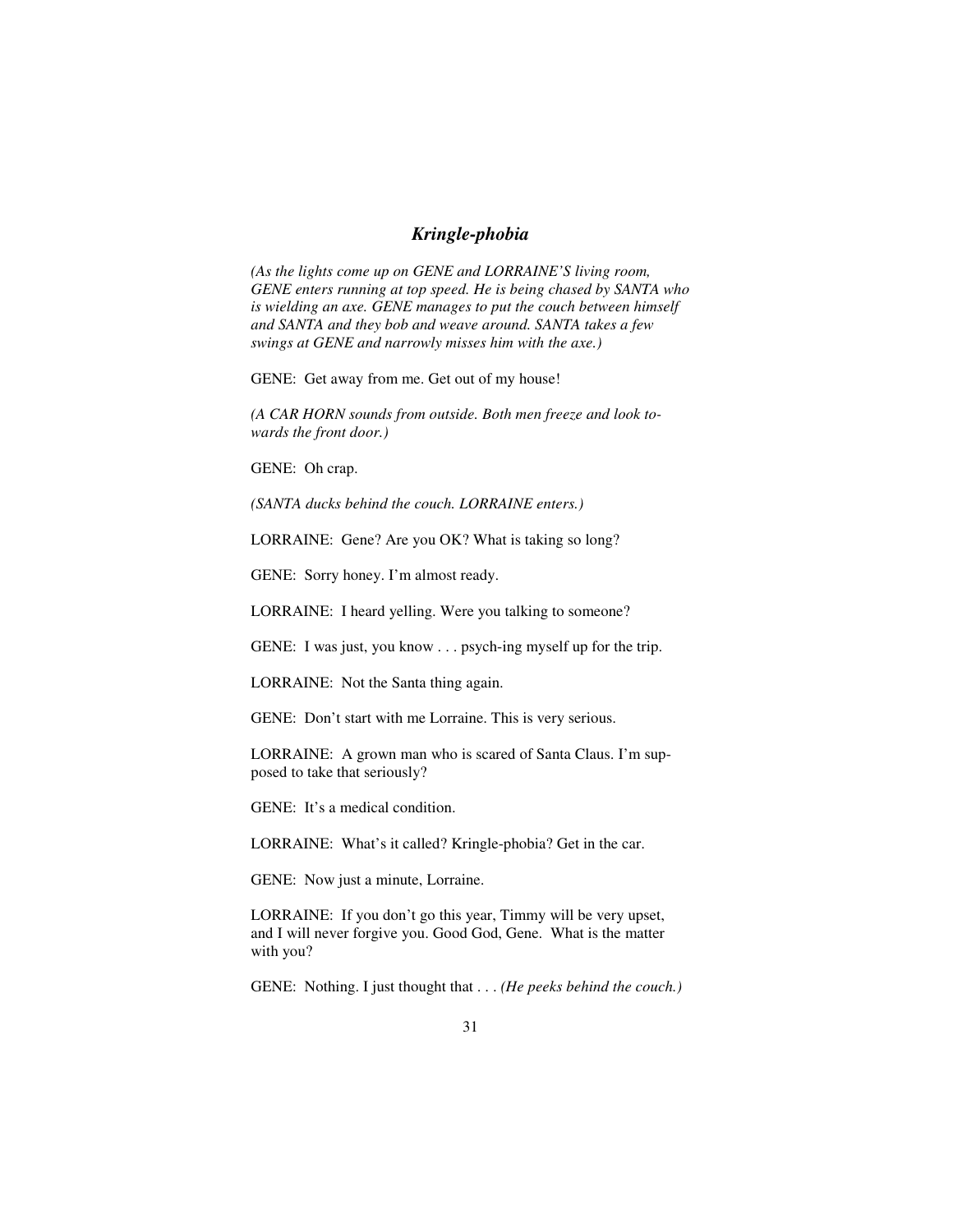LORRAINE: What? You would let your son down again with this silly fear. It's bad enough that you don't watch Rudolph with him every year. He thinks you hate Christmas.

GENE: I don't.

LORRAINE: Well, how is he supposed to know that?

GENE: I'll be fine. As long as we just go into the store, see the ... the . . . man.

LORRAINE: Santa. His name is Santa Claus.

GENE: As long as we go in, see Santa Claus and leave, I'll be OK. Just give me a minute.

*(GENE sits on the sofa. LORRAINE crosses over to him, kisses him on the forehead and sits next to him.)* 

LORRAINE: Look Gene, you need to get in that car and take your son to the mall to see Santa. This is probably his last year to believe in all this. You can do it. I know you can.

GENE: Thanks Lorraine. Thank you.

LORRAINE: Now, go get in the car before I get out my kettle and start ringing my little hand bell.

GENE: Not funny, Lorraine. Not funny.

*(They begin to leave, LORRAINE first then GENE. He stops at the front door and takes one last look at the room.)* 

GENE: *(Mantra-like)* I'm not afraid of Santa. I'm not afraid of Santa. I'm not afraid of Santa. I'm not afraid of Santa.

*(As he chants, the axe starts to rise from behind the couch. LORRAINE enters, the axe drops back behind the couch.)* 

LORRAINE: Dear Lord Gene! Timmy is in the car.

TIMMY: *(Enters)* Mom! Dad! Come on. The line is probably around the whole food court by now. *(He sees that his dad is shaken up.)* Dad, are you OK?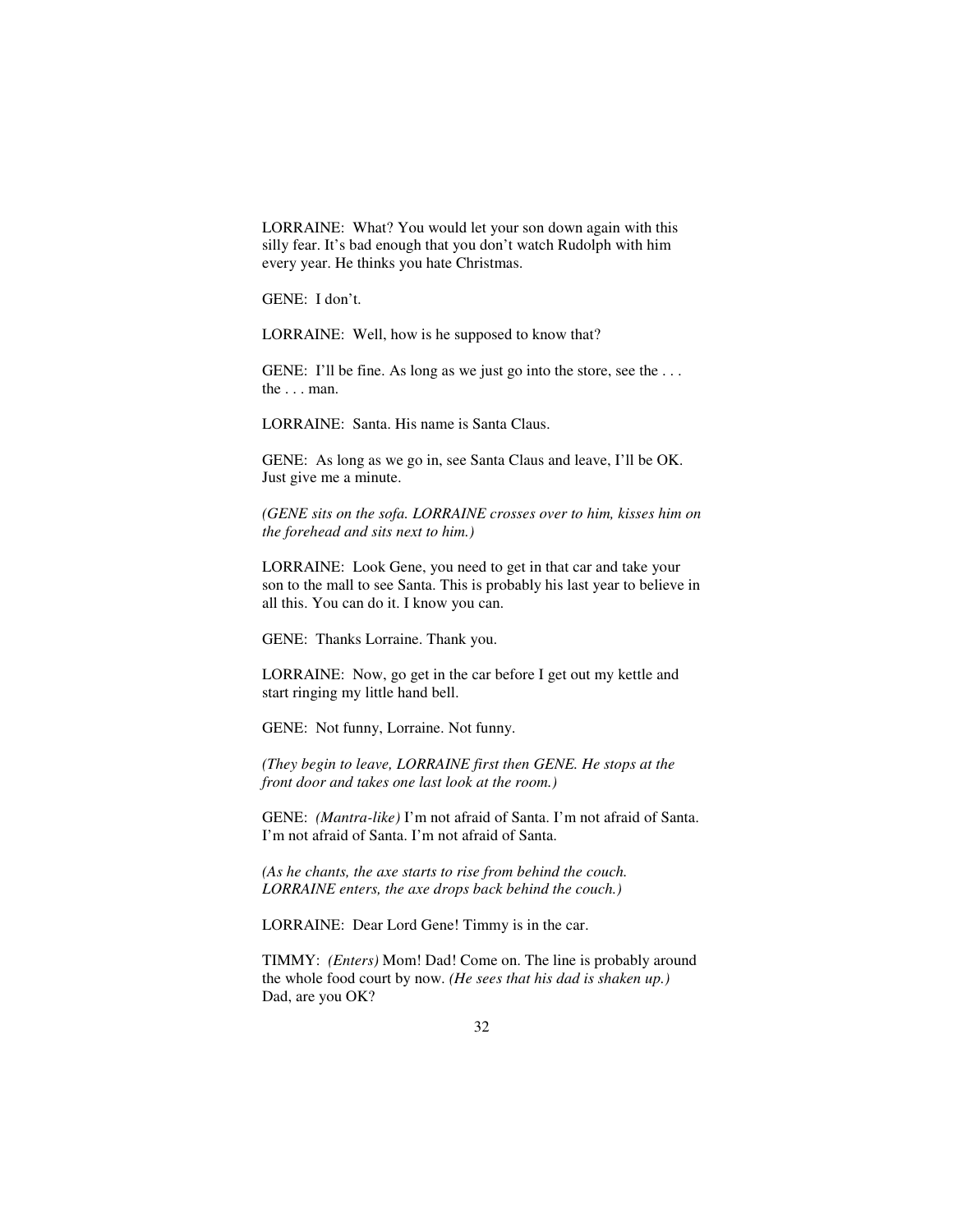## *Happy Holidays from Anderson, Davis, Seton and Fenner*

### **Characters**

JULIA: A receptionist at the law firm of Anderson, Davis, Seton and Fenner. She is bright, pretty and in her 20's

#### **Setting**

The reception desk at the law firm of Anderson, Davis, Seton and Fenner.

### **Time**

Five minutes before Five o'clock on December 23.

### **Acknowledgements**

*Happy Holidays from Anderson, Davis, Seton and Fenner* was first presented by Loyola University, New Orleans on November, 23rd, 2003. The play was directed by Coby Nathanson.

The cast was as follows:

JULIA Jessica Lozano

*Happy Holidays from Anderson, Davis, Seton and Fenner* was subsequently presented by Ground Zero Theater Company (Kimberlyn Crowe, Artistic Director) in Dallas, Texas on December 4th, 2003. The play was directed by Matt Tomlanovich.

The cast was as follows:

JULIA Andra Laine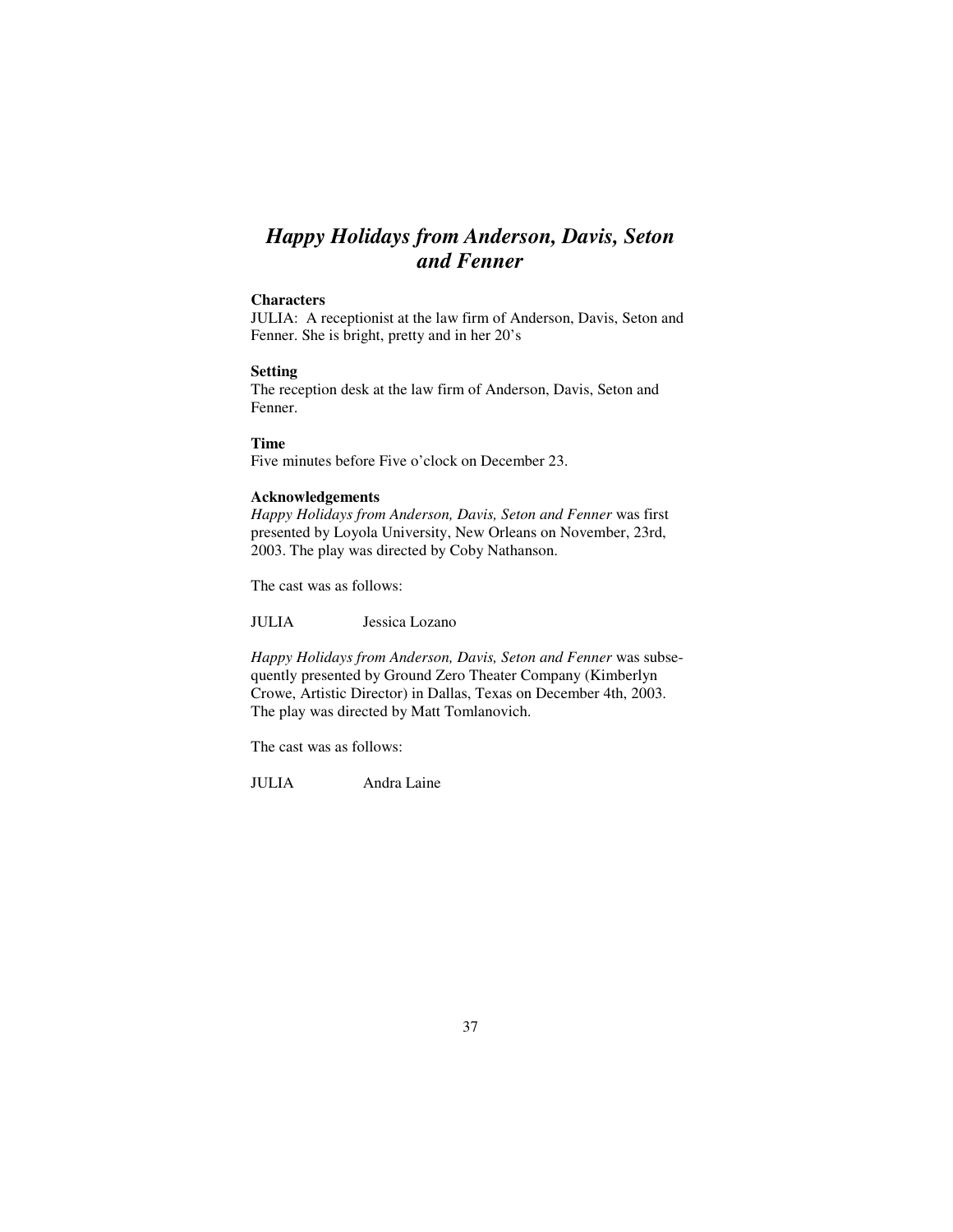### *Happy Holidays from Anderson, Davis, Seton and Fenner*

*(At rise we hear a phone ringing and the lights come up on empty reception desk in the lobby of the law firm of Anderson, Davis, Seton and Fenner. A clock on the wall reads 4:55 p.m. Enter Julia, smartly dressed in business attire and wearing a telephone headset with the cord dangling behind her. She is straightening her dress and adjusting her hose.)* 

JULIA: Crap, crap, crap, crap.

*(She runs behind the desk and plugs her headset cord in.)* 

JULIA: Happy Holidays from Anderson, Davis, Seton and Fenner. How may I direct your call? Ms. Davis has gone for the day. Would you like her voice-mail? . . . I'm sorry sir; I can't give you that information. I can put you through to her voice mail. Sir, I just can't give you that number, Ms. Davis left strict *(the caller hangs up)* Hello? Hello? Jerk.

*(She unplugs the headset and starts to exit and is almost off-stage when the phone rings. She lets out an exasperated sigh as she runs back behind the desk)* 

JULIA: Happy Holidays from Anderson, Davis, . . . Oh, Hi Amanda. . . . It has been so slow. Almost everyone is gone for the holidays, and there hasn't been a soul walk through the front door in almost three hours. But it seems like every time I try to do anything or go to the bathroom . . . *(another line starts to ring)* Oh, hang on a sec. Happy Holidays from Anderson, Davis, Seton and Fenner. How may I direct your call? Thank you and have a nice day. . . Are you still there Amanda? Actually, can I call you right back. I had just stepped out to the ladies room when you called. . . Thanks.

*(She hangs up, unplugs the headset and exits. After a beat, the phone rings.)* 

JULIA: Are you kidding me?

*(She runs behind the desk and plugs her headset cord in.)*